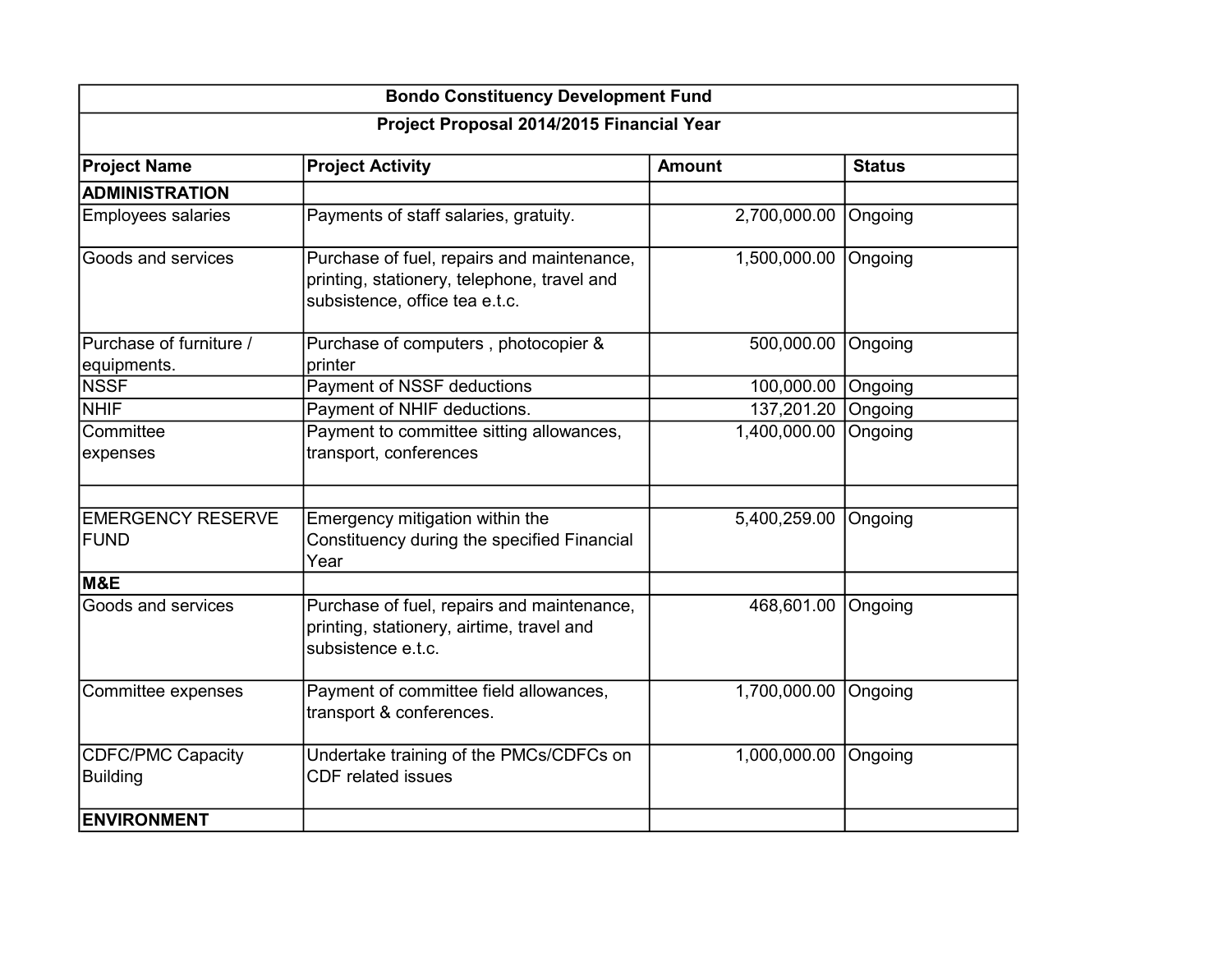| Nyaguda<br>Sub- location                              | <b>Planting trees</b>                                                                                                                                   | 264,050.05 | <b>Ongoing</b> |
|-------------------------------------------------------|---------------------------------------------------------------------------------------------------------------------------------------------------------|------------|----------------|
|                                                       |                                                                                                                                                         |            |                |
| Migwena West                                          | Planting trees                                                                                                                                          | 264,050.05 | Ongoing        |
| Sub-location                                          |                                                                                                                                                         |            |                |
| Kapiyo Sub-location                                   | <b>Planting trees</b>                                                                                                                                   | 264,050.05 | Ongoing        |
| <b>Barkowino West Sub-</b><br>location                | <b>Planting trees</b>                                                                                                                                   | 264,050.05 | Ongoing        |
| Got Agulu Sub-location                                | <b>Planting trees</b>                                                                                                                                   | 264,050.05 | Ongoing        |
| Got Ramogi Sub-location                               | <b>Planting trees</b>                                                                                                                                   | 264,050.05 | Ongoing        |
| Uyawi Sub-location                                    | <b>Planting trees</b>                                                                                                                                   | 264,050.05 | Ongoing        |
| Abom Sub-location                                     | <b>Planting trees</b>                                                                                                                                   | 264,050.05 | Ongoing        |
| <b>SPORTS</b>                                         |                                                                                                                                                         |            |                |
| <b>Constituency League</b>                            | Purchase of sports equipments (uniforms,<br>balls, shoes, trophies e.t.c.)                                                                              | 450,000.00 | Ongoing        |
| Migwena Sports<br>Tournament                          | Organizing sports tournament at Migwena<br>Sports Ground in South Sakwa Ward                                                                            | 608,005.20 | Ongoing        |
| Assistance to Schools<br>within the Constituency      | Purchase of sports equipments (uniforms,<br>balls, shoes & trophies) for Barkowino<br>Primary School, Kipasi Secondary School &<br>Nyayo Primary School | 374,395.20 | Ongoing        |
| Assistance to Sports Clubs<br>within the Constituency | Purchase of sports equipments (uniforms,<br>balls, shoes, trophies e.t.c.) for Bondo<br>United Fc, BOFICO & Utonga Fc.                                  | 180,000.00 | Ongoing        |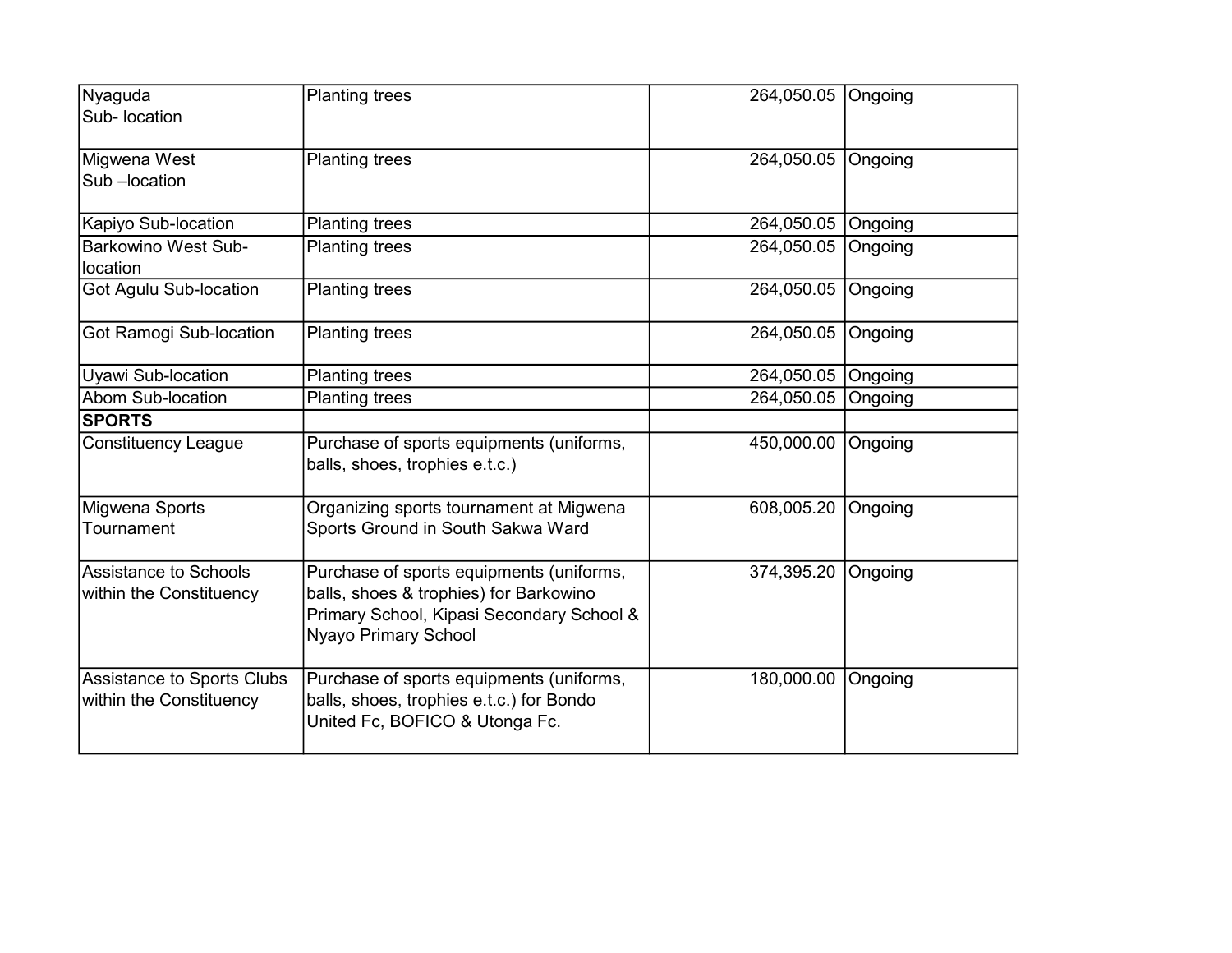| Erction of goal posts in<br><b>Primary Schools</b>       | Preparation of sports grounds (leveling of<br>ground & erection of goal posts) at Magak<br>Primary School, Nyabondo Primary School,<br>Bondo Township Primary School, Pala<br>Primary School & Maranyona Primary<br>School | 500,000.00 Ongoing   |         |
|----------------------------------------------------------|----------------------------------------------------------------------------------------------------------------------------------------------------------------------------------------------------------------------------|----------------------|---------|
| <b>BURSARY</b>                                           |                                                                                                                                                                                                                            |                      |         |
| <b>Bursary Secondary Schools</b>                         | Provision of Bursary to Needy and Bright<br>Students in Secondary Schools.                                                                                                                                                 | 8,000,000.00 Ongoing |         |
| Tertiary / University<br><b>Institutions</b>             | Provision of Bursary to Needy and Bright<br>Students in Tertiary/Universities Institutions                                                                                                                                 | 3,300,000.00         | Ongoing |
| Mocks &<br><b>Assessments</b>                            | Printing & Distribution of Mocks & CATs.                                                                                                                                                                                   | 700,000.00           | Ongoing |
| <b>WATER</b>                                             |                                                                                                                                                                                                                            |                      |         |
| Miruka Water Pan                                         | Excavation, embankment, spill way / inlet.                                                                                                                                                                                 | 2,000,000.00         | New     |
| <b>Bar-kowino East Water</b><br>Project                  | Extension of Water trunk line & distribution<br>lines, from Dunya.                                                                                                                                                         | 600,000.00 New       |         |
| Migingo Market & Jua Kali<br><b>Sheds Water Projects</b> | Purchase of water tanks & gutters for<br>Water harvesting in Migingo Market & Jua<br>kali sheds.                                                                                                                           | 1,000,000.00 New     |         |
| Malawa - Magawa -<br><b>Water line</b>                   | Extension of Water trunk line & distribution<br>lines from Malawa to Magawa.                                                                                                                                               | 600,000.00 New       |         |
| Nyamira - Maranda Water<br>Project                       | Extension of Water lines in Nyamira /<br>Maranda & Erection of collection points<br>from Magawa to malawa                                                                                                                  | 600,000.00 New       |         |
| Penwa - Ogam Water<br>Project                            | Extension of Water trunk line & distribution<br>lines, from Penwa to Ogam                                                                                                                                                  | 800,000.00 New       |         |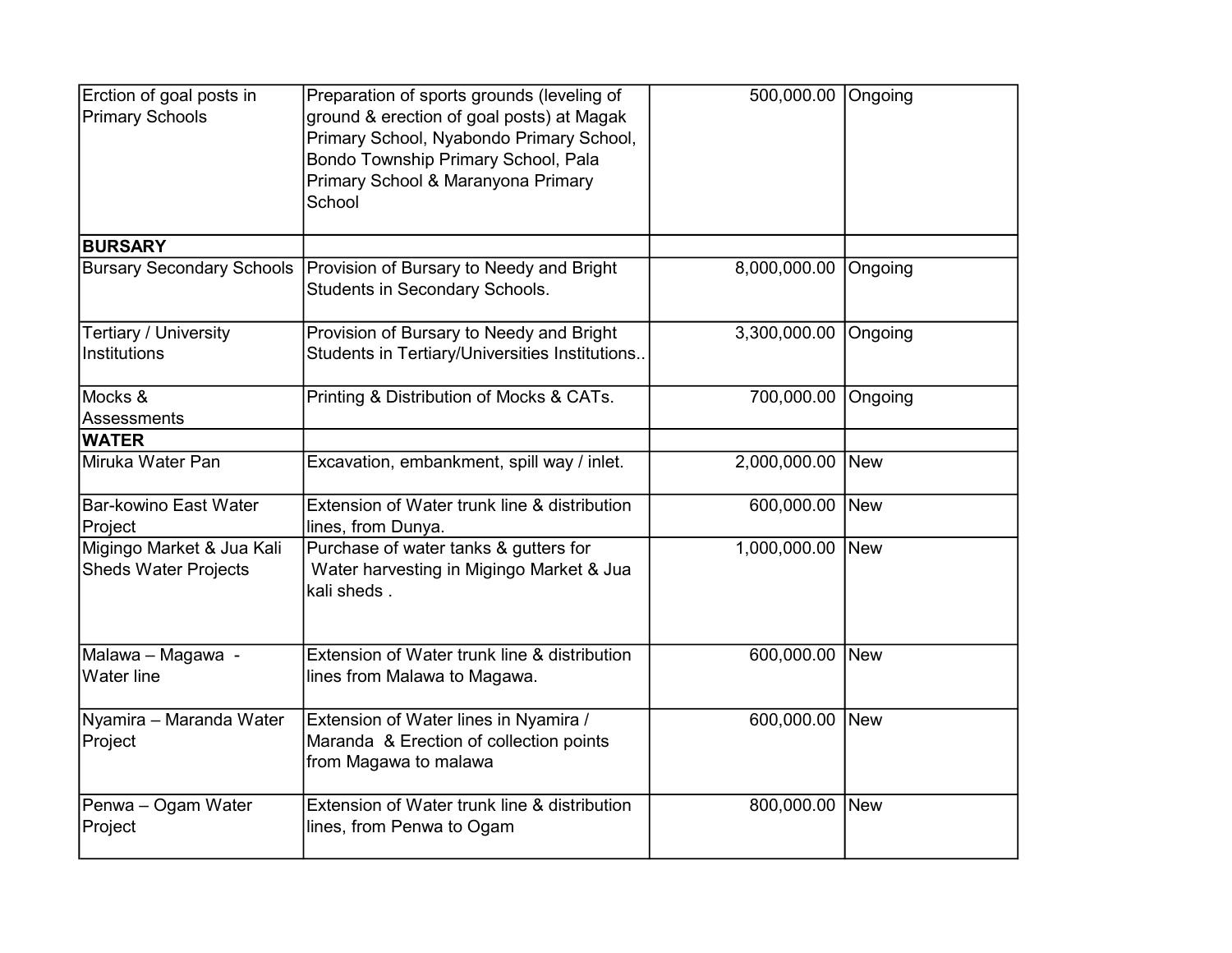| Sare Water Project                                 | Completion of trunk line / reservoir                                                                                                                                                                    | 2,000,000.00 Ongoing |            |
|----------------------------------------------------|---------------------------------------------------------------------------------------------------------------------------------------------------------------------------------------------------------|----------------------|------------|
| Nina - Korimba Water<br>Project                    | Rehabilitation of water tank / line from<br>Nina to Korimba                                                                                                                                             | 1,200,000.00         | <b>New</b> |
| <b>Olago Water Project</b>                         | Extension of Water trunk line & distribution<br>lines, (Nembele - Gombe Health Center-<br>Gombe Primary School-Maranyona<br>Secondary School-Church on the rock-<br>Kipasi-Got Abiero Secondary School) | 600,000.00           | New        |
| Uyawi / Uhamba Valley                              | Extension of water trunk lines from Uyawi to<br>Uhamba & erection of water intake.                                                                                                                      | 1,500,000.00         | New        |
| Wagusu - Ndati Water<br>Project                    | Extension of water trunk lines & distribution<br>lines from Wagusu to Ndati.                                                                                                                            | 3,000,000.00         | <b>New</b> |
| Minya Water<br>Project                             | Extension of water trunk line from Kochilo<br>to Amoyo & erection of water intake                                                                                                                       | 2,000,000.00         | New        |
| <b>Ugambe Water Project</b>                        | Reservoir construction & outlet distribution<br>lines                                                                                                                                                   | 2,000,000.00         | New        |
| Nyamonye-<br>Othach Water Project                  | Erection of water intake & extension of<br>supply lines from Mago - Lela - Masamba                                                                                                                      | 2,000,000.00 New     |            |
| <b>SECURITY</b>                                    |                                                                                                                                                                                                         |                      |            |
| <b>Usenge Patrol Boat</b>                          | Purchase of patrol boat to enhance security<br>in the beach.                                                                                                                                            | 400,000.00           | New        |
| Ugambe - Uwaria - Desi<br><b>Beach Patrol Boat</b> | Purchase of patrol boat to enhance security<br>patrol at Ugambe - Uwaria Desi Beach                                                                                                                     | 400,000.00 New       |            |
| Kapiyo Chief's Office                              | Flooring, plastering, fittings & painting of<br>Chief's office at Kapiyo chief's camp.                                                                                                                  | 300,000.00           | New        |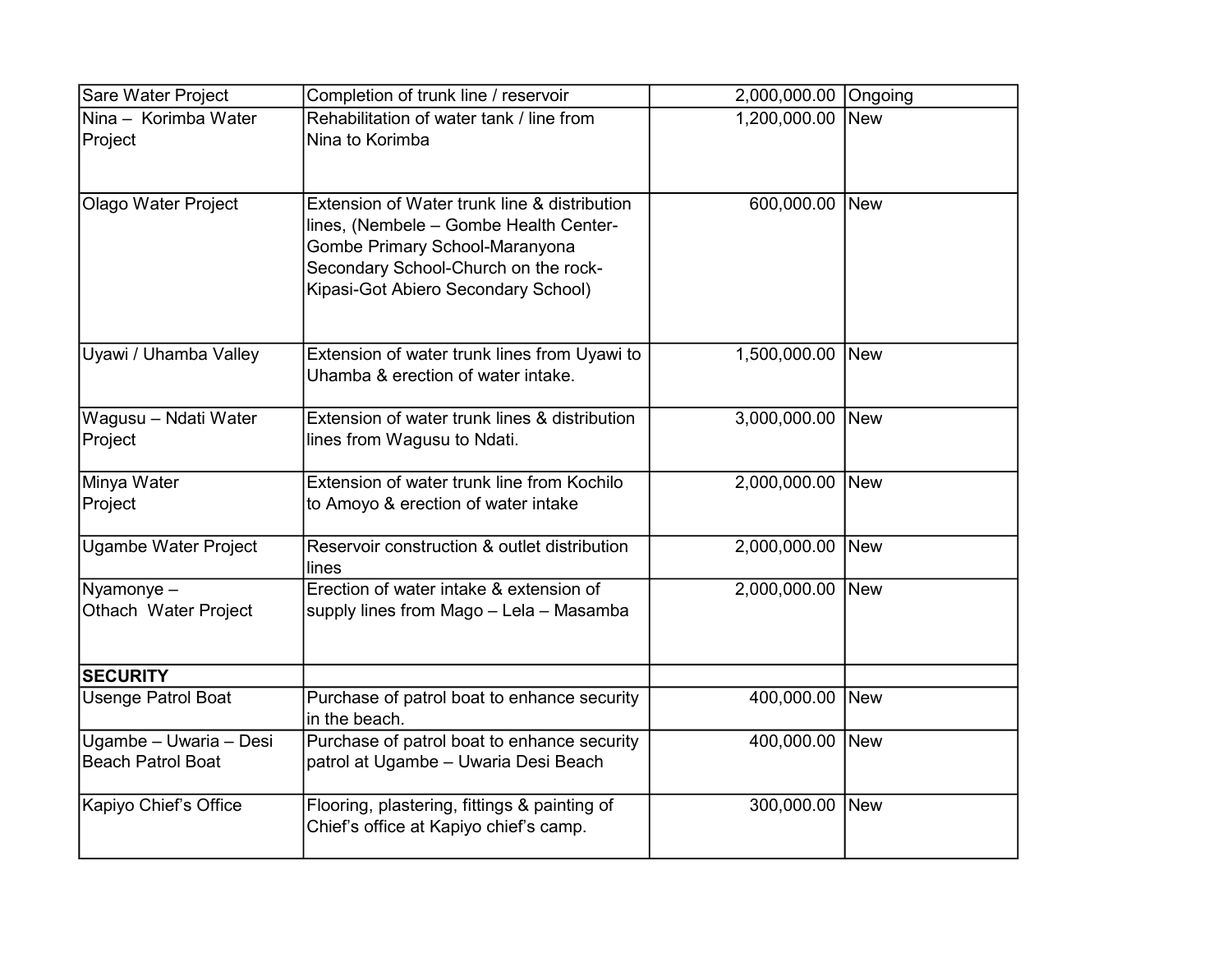| <b>HEALTH</b>                              |                                                                                                                                    |                |            |
|--------------------------------------------|------------------------------------------------------------------------------------------------------------------------------------|----------------|------------|
| Ndeda Dispensary                           | Foundation, walling, roofing, painting &<br>plastering of a staff house. Purchase &<br>installation of water harvesting equipments | 700,000.00 New |            |
| Nyenye / Misori Dispensary                 | Plastering & painting of a staff house.                                                                                            | 200,000.00 New |            |
| <b>AGRICULTURE</b>                         |                                                                                                                                    |                |            |
| Siungu Beach                               | Hacking, flooring, plastering & painting<br>(300,000)<br>Electrification (300,000)                                                 | 600,000.00     |            |
| <b>Wichlum Fish Processing</b><br>Plant    | Purchase & installation fish processing<br>plant.                                                                                  | 1,400,000.00   |            |
| <b>Usenge Fish Multiplication</b><br>Plant | Purchase & installation of fish multiplication<br>plant at usenge beach.                                                           | 2,000,000.00   | New        |
| <b>EDUCATION PRY</b>                       |                                                                                                                                    |                |            |
| <b>Bondo Township Primary</b><br>School    | Construction of a perimeter wall between<br>the school & Bondo hospital mortuary                                                   | 1,500,000.00   | <b>New</b> |
| Nyayo Primary School                       | Floor hacking, plastering & painting of 4<br>classrooms                                                                            | 837,931.00     | <b>New</b> |
| Manyonge Primary School                    | Plastering & painting of 1 classroom.<br>Foundation, walling & roofing of 1 new<br>classroom                                       | 820,000.00 New |            |
| Ajigo Primary<br>School                    | Construction of a 5 door pit latrine                                                                                               | 574,850.00     | New        |
| Barmuofu Primary School                    | Floor hacking, screeding, plastering &<br>painting of 2 classroom                                                                  | 600,000.00 New |            |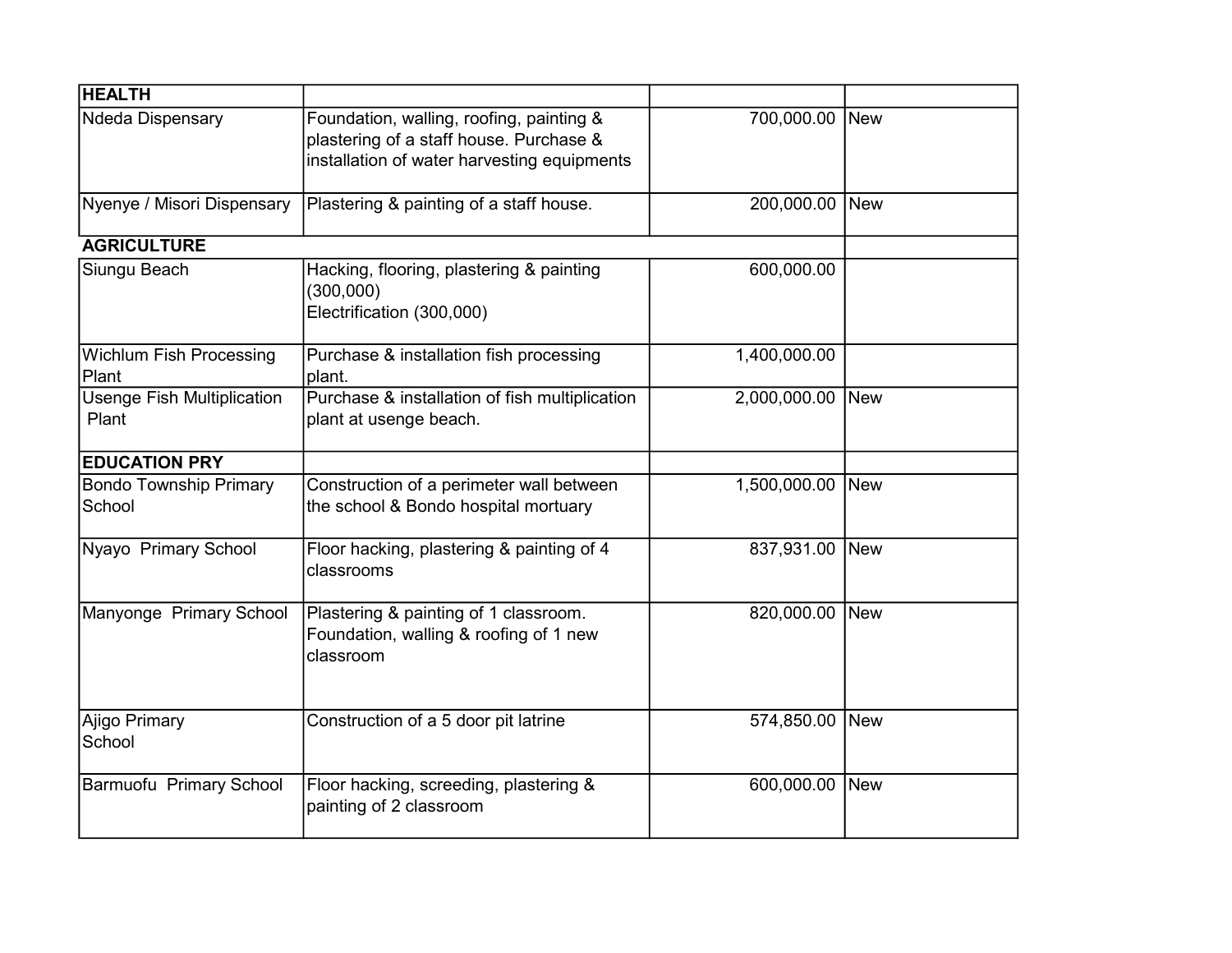| <b>Lwala Primary School</b>   | Floor hacking, screeding, plastering &<br>painting of 2 classrooms.               | 600,000.00 New   |            |
|-------------------------------|-----------------------------------------------------------------------------------|------------------|------------|
| <b>Okola Primary School</b>   | Foundation, walling, plastering, painting &<br>roofing of 1 classroom             | 700,000.00 New   |            |
| Rapogi Primary School         | Floor hacking, screeding, plastering, roofing<br>& painting of 4 classrooms       | 1,200,000.00 New |            |
| <b>Sika Primary School</b>    | Foundation, walling, plastering, roofing,<br>fittings & painting of 2 classroom.  | 1,600,000.00     | <b>New</b> |
| Nyabondo Primary School       | Foundation, walling, plastering, roofing,<br>fittings & painting of 1 classroom.  | 700,000.00 New   |            |
| <b>Kapiyo Primary School</b>  | Floor hacking, screeding, plastering,<br>painting & fittings of 4 classrooms      | 1,200,000.00 New |            |
| <b>Goma Primary School</b>    | Foundation, walling, plastering, roofing,<br>fittings & painting of 1 classroom.  | 700,000.00 New   |            |
| Sinapanga Primary School      | Foundation, walling, plastering, roofing,<br>fittings & painting of 2 classrooms. | 1,400,000.00     | New        |
| Mileng'a Primary School       | Foundation, walling, plastering, roofing,<br>fittings & painting of 1 classroom.  | 700,000.00       | New        |
| Maranda Primary School        | Fittings, plastering & painting of an<br>Administrative block & office            | 500,000.00 New   |            |
| <b>Magombe Primary School</b> | Foundation, walling, plastering, roofing,<br>fittings & painting of 1 classroom.  | 700,000.00 New   |            |
| <b>Sangwe Primary School</b>  | Plastering, fittings & painting of 4<br>classrooms.                               | 600,000.00       | New        |
| Pap Lela Primary School       | Plastering, fittings & painting of 4<br>classrooms.                               | 600,000.00 New   |            |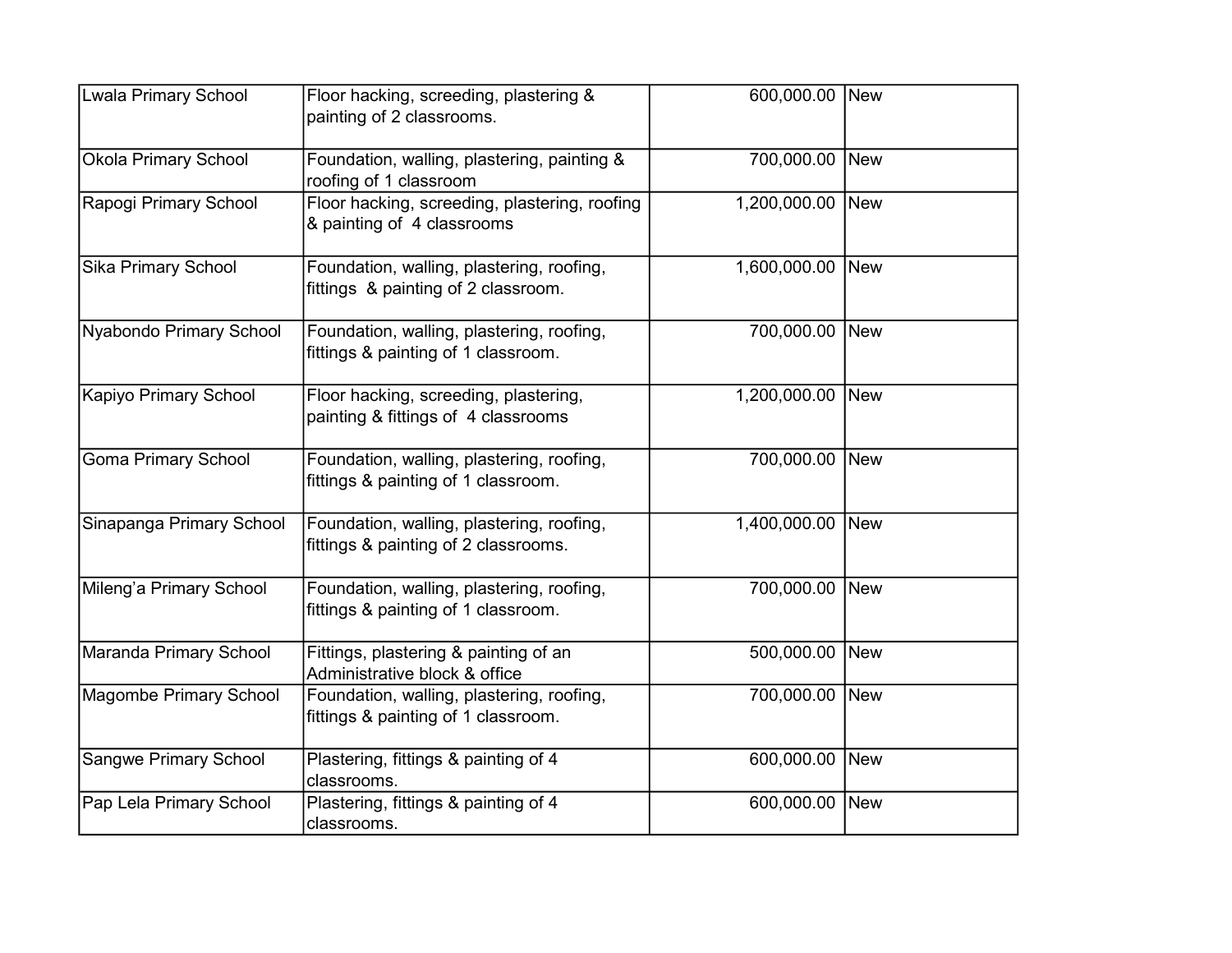| Nyangera Primary School         | Floor hacking, Plastering, fittings & painting<br>of 4 classrooms.                                         | 700,000.00 New   |  |
|---------------------------------|------------------------------------------------------------------------------------------------------------|------------------|--|
| Migiro<br><b>Primary School</b> | Foundation, walling, plastering, roofing,<br>fittings & painting of 1 classroom.                           | 700,000.00 New   |  |
| <b>Alara Primary</b><br>School  | Foundation, walling, plastering, roofing,<br>fittings & painting of 1 classroom.                           | 700,000.00 New   |  |
| Oyamo Primary<br>School         | Foundation, walling, plastering, roofing,<br>fittings & painting of 1 classrooms.                          | 800,000.00 New   |  |
| <b>Akoko Primary</b><br>School  | Foundation, walling, plastering, roofing,<br>fittings & painting of 1 classroom.                           | 700,000.00 New   |  |
| Otuoma Primary<br>School        | Foundation, walling, plastering, roofing,<br>fittings & painting of 1 classroom.                           | 700,000.00 New   |  |
|                                 | Chamagaha Primary School Foundation, walling, plastering, roofing,<br>fittings & painting of 1 classrooms. | 700,000.00 New   |  |
| <b>Gombe Primary School</b>     | Foundation, walling, plastering, roofing,<br>fittings & painting of 2 classroom.                           | 1,600,000.00 New |  |
| <b>Got Matar Primary School</b> | Foundation, walling, plastering, roofing,<br>fittings & painting of 1 classroom.                           | 700,000.00 New   |  |
| Kayogo Primary School           | Foundation, walling, plastering, roofing,<br>fittings & painting of 1 classroom.                           | 700,000.00 New   |  |
| <b>SECONDARY SCH</b>            |                                                                                                            |                  |  |
| Gobei Secondary School          | Purchase of School Bus (Isuzu FRR33L 51<br>seater<br>Co- funding CDF/PTA                                   | 2,000,000.00 New |  |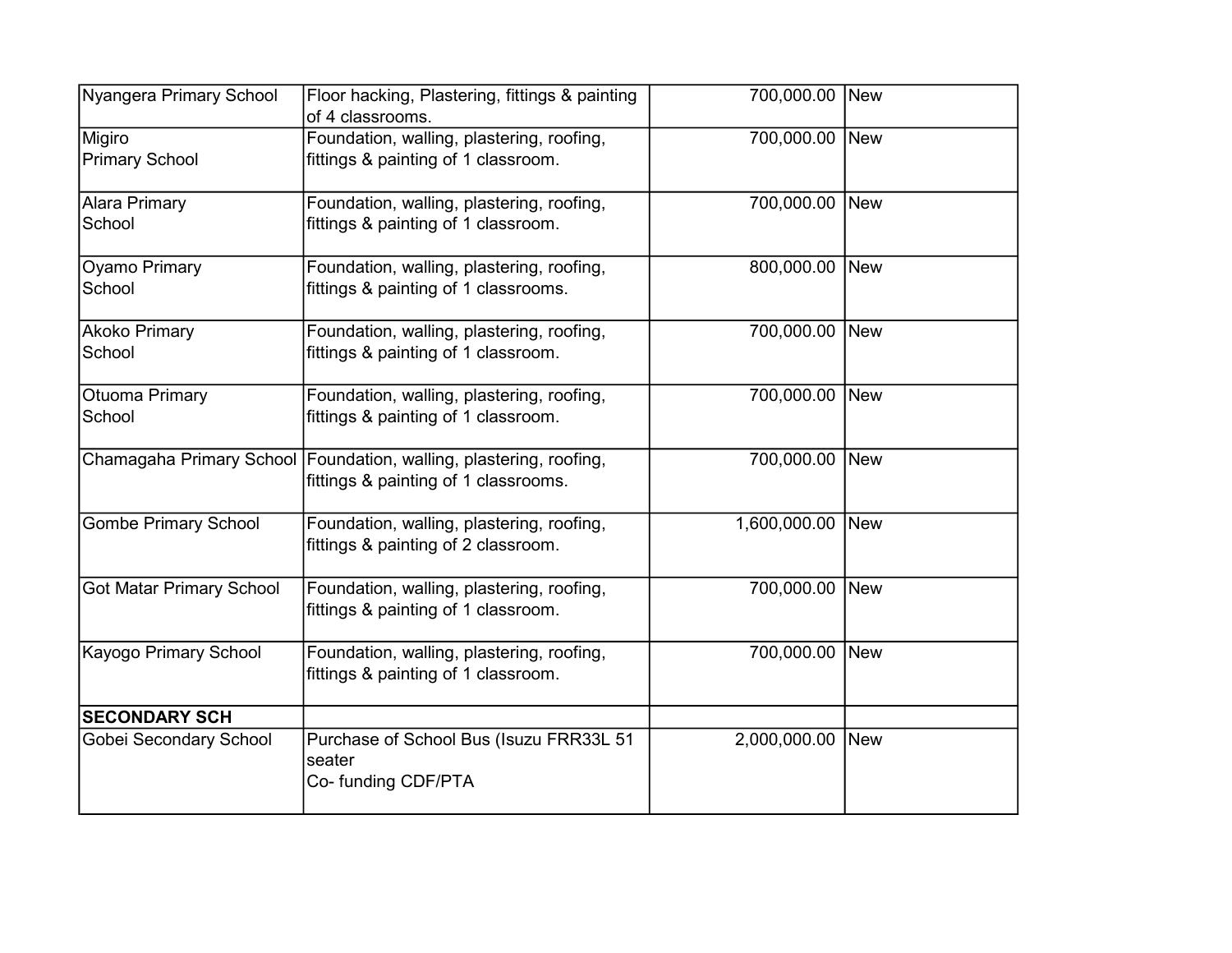| <b>Barkowino Secondary</b><br>School       | Purchase of School Bus (Isuzu FRR33L 51<br>seater<br>Co- funding CDF/PTA                                                                                           | 1,000,000.00   | New        |
|--------------------------------------------|--------------------------------------------------------------------------------------------------------------------------------------------------------------------|----------------|------------|
| Bondo Township<br>Secondary School         | Plastering, fittings, & painting of 4<br>classrooms                                                                                                                | 758,412.00 New |            |
| <b>Barchando Girls Secondary</b><br>School | Foundation, walling, plastering & roofing of<br>a science laboratory                                                                                               | 2,000,000.00   | New        |
| <b>Ulowa Secondary School</b>              | Foundation, walling, plastering, roofing,<br>fittings & painting of 3 classrooms                                                                                   | 2,100,000.00   | New        |
| Joakim Owang' Secondary<br>School          | Floor hacking, plastering, painting & fittings<br>of an administration block                                                                                       | 1,000,000.00   | New        |
| <b>Got Agulu Secondary</b><br>School       | Purchase of a school bus (Isuzu FRR33L<br>51 seater<br>Co-funding CDF/PTA-(1,000,000)<br>Purchase & installation of gas chamber for<br>science $lab - (1,000,000)$ | 2,000,000.00   | <b>New</b> |
| Majengo Secondary School                   | Foundation, walling, plastering & roofing of<br>dining hall & kitchen                                                                                              | 1,500,000.00   | New        |
| Serawongo Secondary<br>School              | Foundation, walling, plastering, painting &<br>roofing of 3 classrooms                                                                                             | 2,100,000.00   | New        |
| Maranyona Secondary<br>School              | Plastering, paintings, fittings of a science<br>laboratory.                                                                                                        | 500,000.00     | Ongoing    |
| Nyaguda Secondary School                   | Plastering, paintings, fittings of a science<br>laboratory.                                                                                                        | 500,000.00     | Ongoing    |
| <b>KMTC - Bondo</b>                        | Foundation, walling, plastering, painting &<br>roofing of 1 lecture room.                                                                                          | 1,000,000.00   | New        |
| <b>OTHERS</b>                              |                                                                                                                                                                    |                |            |
| Nango Social Hall                          | Flooring, plastering & painting of social hall                                                                                                                     | 800,000.00     | New        |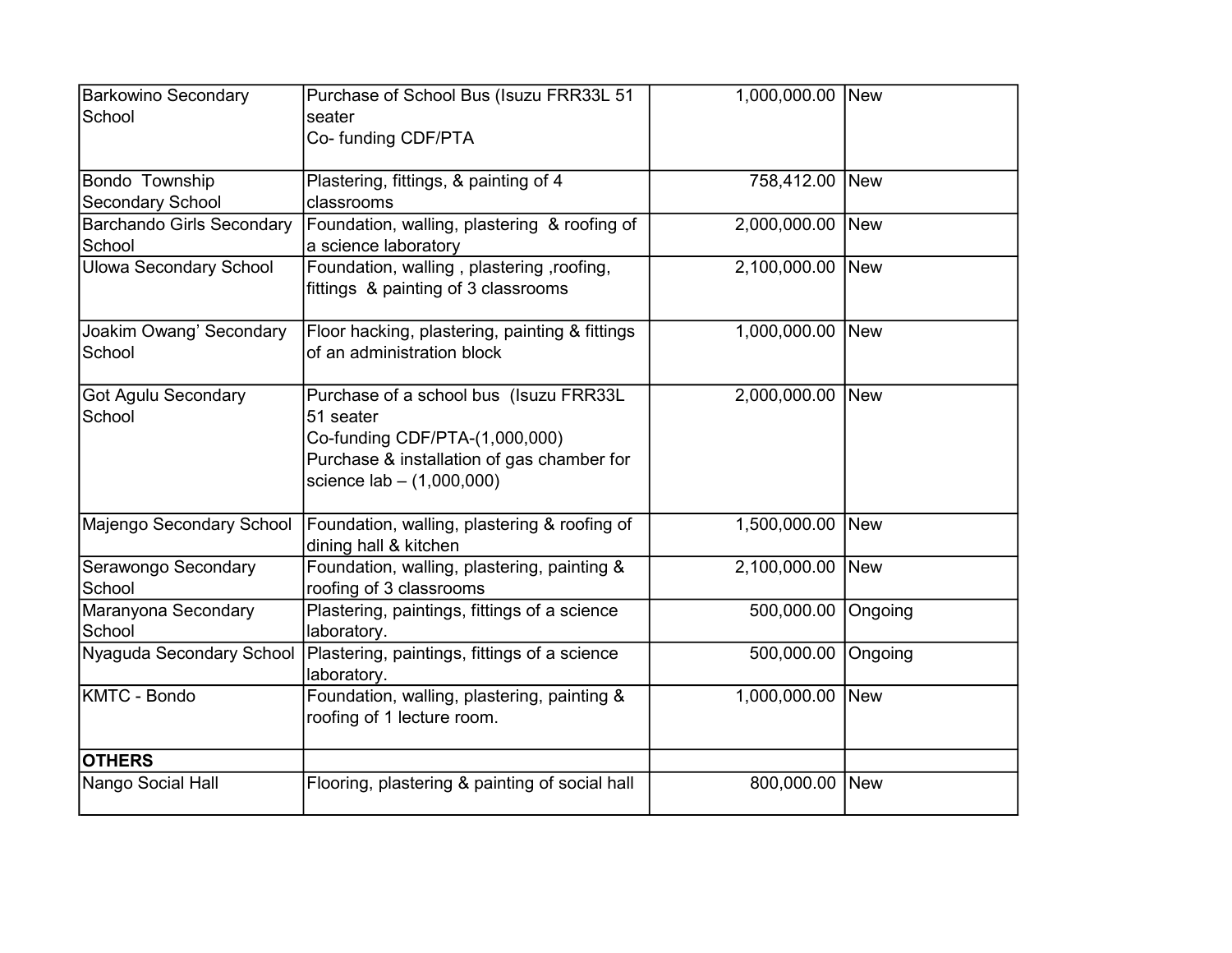|                                                                            | Nyaguda Resource Center   Purchase of equipments - (Computers,<br>photocopiers & printers) | 300,000.00 New   |     |
|----------------------------------------------------------------------------|--------------------------------------------------------------------------------------------|------------------|-----|
| <b>ROAD</b>                                                                |                                                                                            |                  |     |
| Nyaguda - Uhando Beach<br>(4 km)                                           | Opening & light grading                                                                    | 1,198,983.00 New |     |
| Amoyo - Kochilo Beach<br>$(2.5 \text{ km})$                                | Opening                                                                                    | 1,000,000.00 New |     |
| Wagusu - Luore - Yamo<br>Oloko beach (3.5 km)                              | Opening                                                                                    | 1,000,000.00     | New |
| Nyamira - Alara Access<br>Road (4 km)                                      | Grading                                                                                    | 898,983.00 New   |     |
| Ajigo - Barchando - Ndira<br>Access Road (3.6 km)                          | Murruming                                                                                  | 800,000.00 New   |     |
| Nyayo – Nyamnuwa - Gul-<br>Pesa Odong Beach Access<br>Road (3 km)          | Grading                                                                                    | 700,000.00 New   |     |
| Abora – Barkanyango<br>Access Road (3 km)                                  | Grading                                                                                    | 700,000.00       | New |
|                                                                            |                                                                                            |                  |     |
| Bondo<br>waringa<br>$\overline{\phantom{m}}$<br>anyuongi rural access road | Grading and murram                                                                         | 1,700,000.00     |     |
| <b>APPROVED TOTAL</b>                                                      |                                                                                            | 106,120,021.00   |     |
| <b>PENDING APPROVAL</b>                                                    |                                                                                            |                  |     |
| <b>AUDIT FEE</b>                                                           | <b>AUDIT FEE</b>                                                                           | 500,000.00       |     |
| <b>TOTAL ALLOCATION</b>                                                    |                                                                                            | 106,620,021.00   |     |